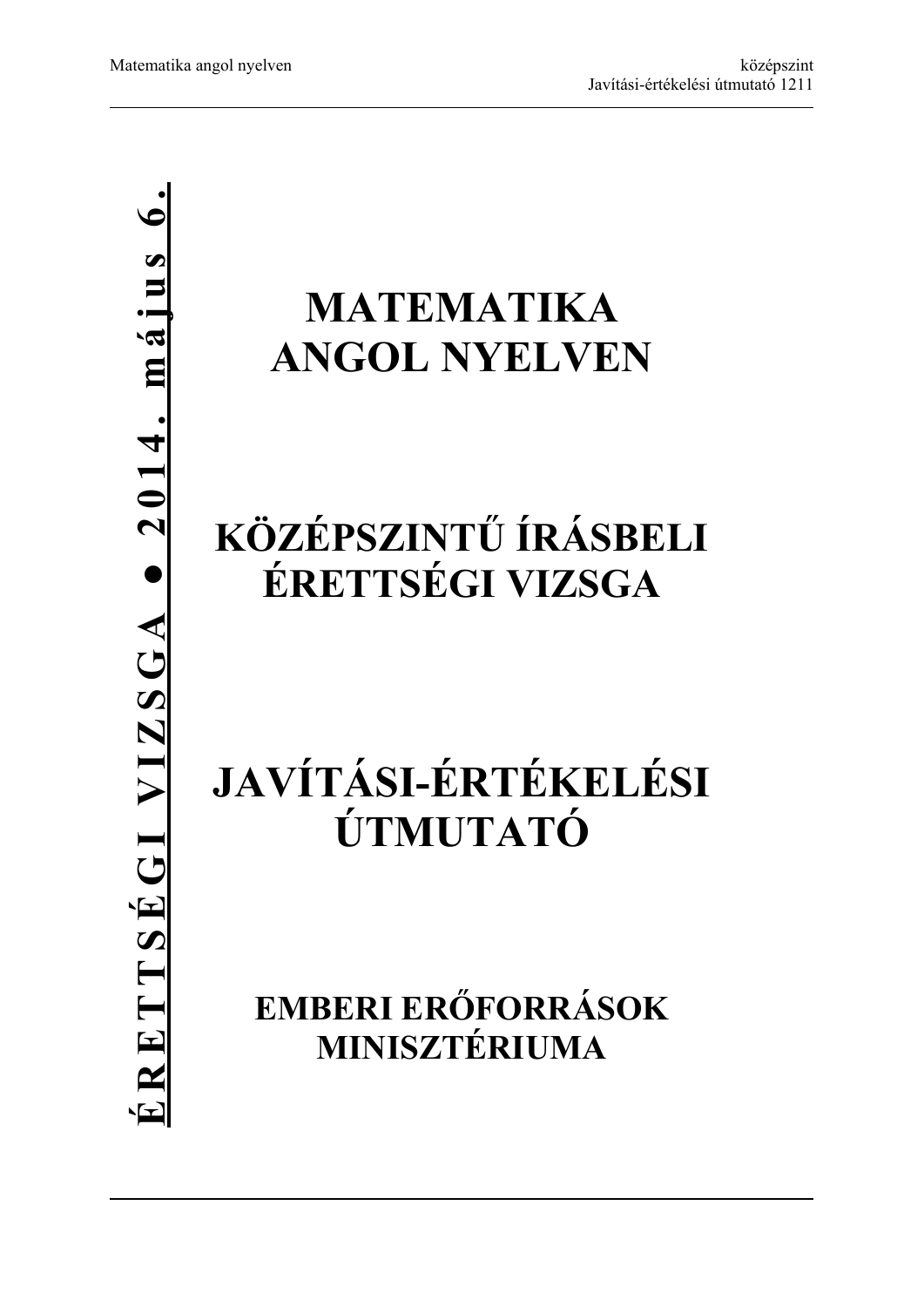## **Instructions to examiners**

#### **Formal requirements:**

- 1. Mark the paper in **ink, different in colour** from the one used by the candidate. Indicate the errors, incomplete solutions, etc. in the conventional way.
- 2. The first one of the rectangles under each problem shows the maximum attainable score on that problem. The **points** given by the examiner are to be entered **in the rectangle** next to that.
- 3. **If the solution is perfect,** it is enough to enter the maximum scores in the appropriate rectangles.
- 4. If the solution is incomplete or incorrect, please indicate the individual **partial scores** in the body of the paper, too.
- 5. Do not assess anything except diagrams that is written in pencil.

#### **Assessment of content:**

- 1. The markscheme may contain more than one solution for some of the problems. If the **solution by the candidate is different**, allocate the points by identifying the parts of the solution equivalent to those of the one given in the markscheme.
- 2. The subtotals in the markscheme can be **further divided**, but the scores awarded should always be whole numbers.
- 3. If there is a **calculation error** or inaccuracy in the solution, only take off the points for that part where the error occurs. If the reasoning remains correct and the error is carried forward, the points for the rest of the solution should be awarded.
- 4. **In the case of a principal error,** no points should be awarded at all for that section of the solution, not even for steps that are formally correct. (These logical sections of the solutions are separated by double lines in the markscheme.) However, if the wrong information obtained owing to the principal error is carried forward to the next section or in the next part of the problem and it is used correctly, the maximum score is due for the next part, provided that the error has not changed the nature of the task to be completed.
- 5. Where the markscheme shows a **unit** or a **remark** in brackets, the solution should be considered complete without that unit or remark as well.
- 6. If there are more than one different approaches to a problem, **assess only the one indicated by the candidate**.
- 7. **Do not give extra points** (i.e. more than the score due for the problem or part of problem).
- 8. **Do not take off points** for steps or calculations that contain errors but are not actually used by the candidate in the solution of the problem.
- 9. **Assess only two out of the three problems in part B of Paper II.** The candidate was requested to indicate in the appropriate square the number of the problem not to be assessed and counted in their total score. Should there be a solution to that problem, it does not need to be marked. However, if it is still not clear which problem the candidate does not want to be assessed, assume automatically that it is the last one in the question paper, and do not assess that problem.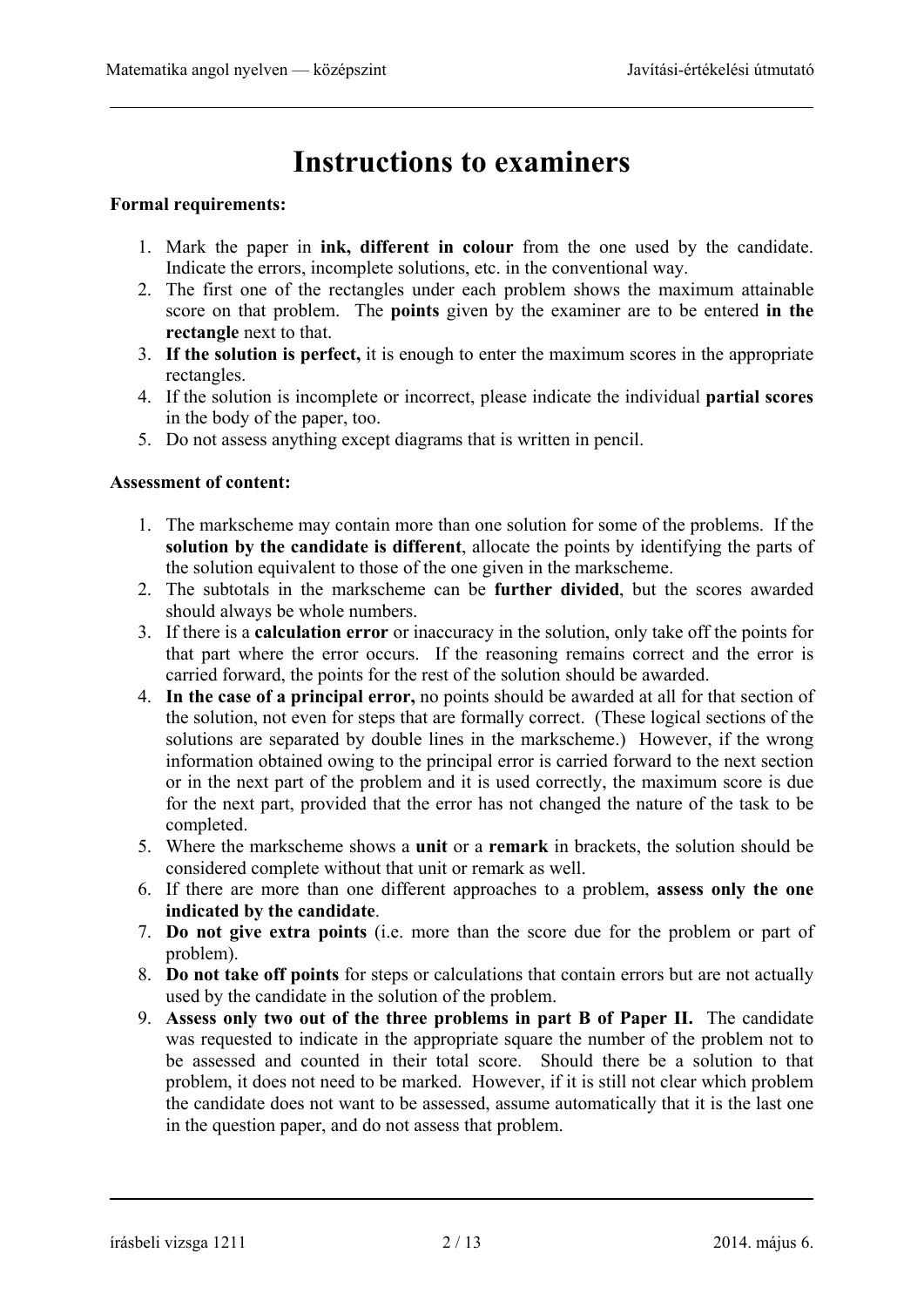| ۰. |  |
|----|--|
|    |  |
| I  |  |

| There are 15 boys in the class. |                   | 2 points   1 point for knowing that |
|---------------------------------|-------------------|-------------------------------------|
|                                 | Total:   2 points | 35 needs to be divided              |
|                                 |                   | into seven equal parts.             |

| –∙    |                                                |                                           |
|-------|------------------------------------------------|-------------------------------------------|
| $x =$ |                                                | 2 points $\vert$ 1 point for knowing that |
|       | Total: 2 points $\sqrt{2} = 2^{\frac{1}{2}}$ . |                                           |

| a) At the point $(0, 4)$ or at $(y=)$ 4. | point     |                                            |
|------------------------------------------|-----------|--------------------------------------------|
| b) $-2x+4=6$                             |           | 1 point   These 2 points are also          |
| $x=-1$                                   | $1$ point | due if the result is read<br>from a graph. |
| Total:                                   | 3 points  |                                            |

| The test was taken by $(3^3 =)27$ students. |                 | 2 points   Do not divide. |
|---------------------------------------------|-----------------|---------------------------|
|                                             | Total: 2 points |                           |

| The sum of the degrees is 14. |                 | 2 points Do not divide. |
|-------------------------------|-----------------|-------------------------|
|                               | Total: 2 points |                         |

| o.                                           |                 |
|----------------------------------------------|-----------------|
| $5-x\geq 0$                                  | point           |
| $(0 \leq)$ $x \leq 5$ , $(x \in \mathbb{Z})$ | 1 point         |
| $A = \{0; 1; 2; 3; 4; 5\}$                   | point           |
|                                              | Total: 3 points |

| 270° is $\frac{3}{4}$ of 360°.                                                    | 1 point       |                                                                                                                     |
|-----------------------------------------------------------------------------------|---------------|---------------------------------------------------------------------------------------------------------------------|
| The area of the circle is $3^2 \cdot \pi \approx 28.27$ cm <sup>2</sup> ).        | 1 point       | $\begin{array}{ l l } \hline \text{These 2 points are also} \\ \hline \text{due if the candidate uses} \end{array}$ |
| The area of the sector is $\frac{27}{4} \cdot \pi \approx 21.2$ cm <sup>2</sup> . | 1 point       | $\int a \text{ value of } \pi \text{ rounded}$<br>correctly.                                                        |
| <b>Total:</b>                                                                     | <i>noints</i> |                                                                                                                     |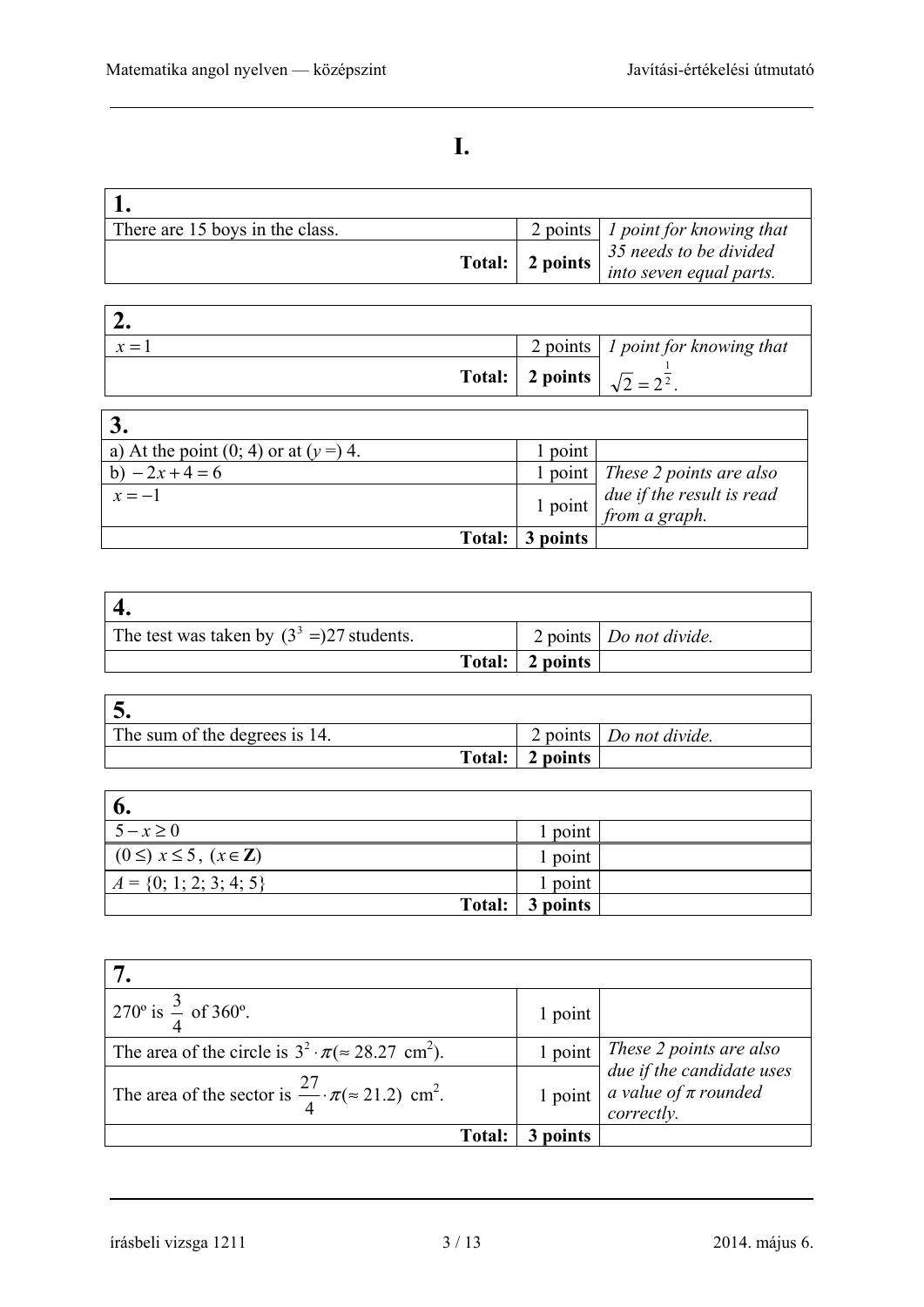|                       |          |    |      |        |          | The 2 points are also due<br>if the data are given in     |
|-----------------------|----------|----|------|--------|----------|-----------------------------------------------------------|
| grade                 |          |    |      |        |          | some other correct form                                   |
| relative<br>frequency | $\theta$ | 01 | 0.35 | 0.15   | 2 points | (fraction or percentage).<br><i>l</i> point for one wrong |
|                       |          |    |      |        |          | value, 0 points for more<br>than one wrong value.         |
|                       |          |    |      | Total: | points   |                                                           |

| 9.       |          |  |
|----------|----------|--|
| A) true  | 1 point  |  |
| B) false | 1 point  |  |
| C) true  | 1 point  |  |
| Total:   | 3 points |  |

| 10.                                                                           |          |                                                                                  |
|-------------------------------------------------------------------------------|----------|----------------------------------------------------------------------------------|
| The radius of the sphere is the half of the diagonal of<br>the cube.          | 1 point  | The 1 point is also due if<br>this idea is only reflected<br>by the calculation. |
| The length of the diagonal of the cube:<br>$7\cdot\sqrt{3}$ ( $\approx$ 12.1) | 1 point  | The 1 point is also due if<br>an appropriate<br>approximate value is<br>used.    |
| Thus the radius of the sphere is $\frac{7 \cdot \sqrt{3}}{2} \approx 6.1$     | 1 point  | Do not award this point if<br>rounding is wrong.                                 |
| Total:                                                                        | 3 points |                                                                                  |

| $\mathbf{B}$ | ⌒<br>points<br>⊷ |
|--------------|------------------|
| Total:       | 2 points         |

| 12.                                                                     |          |                                                                  |
|-------------------------------------------------------------------------|----------|------------------------------------------------------------------|
| (Diagonal $AC$ bisects angle $BCD$ .)<br>Angle $ACD$ is 60 $^{\circ}$ , |          | $\frac{1 \text{ point}}{\text{correct diagram drawn}}$           |
| and triangle <i>ACD</i> is isosceles, therefore equilateral.            |          | $\boxed{1 \text{ point}}$ according to the given<br>information. |
| So the length of the diagonal in question is 6 cm.                      | point    |                                                                  |
| Total:                                                                  | 3 points |                                                                  |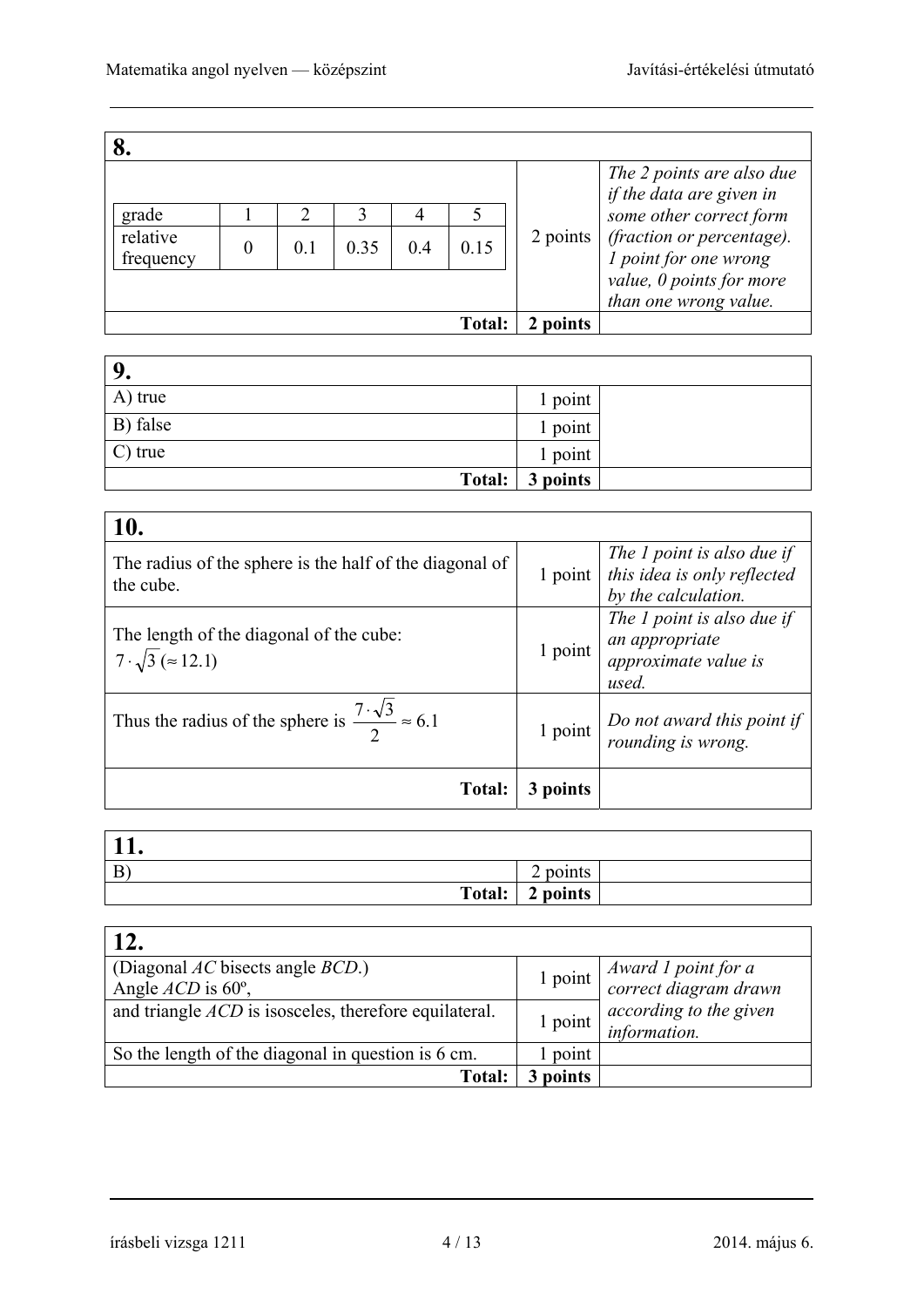$\overline{a}$ 

### **II. A**

| 13. a)                                                                                                            |               |                                                                                                                             |
|-------------------------------------------------------------------------------------------------------------------|---------------|-----------------------------------------------------------------------------------------------------------------------------|
| Domain of definition: $x > 0$ .                                                                                   | $1$ point $ $ | Award this point, too if<br>the domain is not<br><i>investigated but the</i><br>answer is checked, e.g. by<br>substitution. |
| Correct application of the appropriate logarithm<br>identity.                                                     | 1 point       |                                                                                                                             |
| (The logarithm function is one-to one.)<br>$\frac{7x+18}{2} = 9$ (or $7x+18 = 9x$ )<br>$\boldsymbol{\mathcal{X}}$ | 1 point       |                                                                                                                             |
| $x = 9$                                                                                                           | 1 point       |                                                                                                                             |
| Checking by substitution, or, if $x > 0$ is stated,<br>reference to the equivalence of the transformations.       | 1 point       |                                                                                                                             |
| <b>Total:</b>                                                                                                     | 5 ponts       |                                                                                                                             |

| 13. b)                                                                                                                |            |                                                                                                                 |
|-----------------------------------------------------------------------------------------------------------------------|------------|-----------------------------------------------------------------------------------------------------------------|
| Substituting $a = \cos x$ (where $-1 \le a \le 1$ ):<br>$2a^2 - 7a - 4 = 0$ .                                         | $1$ point  | The point for correct<br>rearrangement is also<br>due if the candidate does<br>not introduce a new<br>variable. |
| The roots of the equation are $a_1 = 4$ ,                                                                             | 1 point    |                                                                                                                 |
| and $a_2 = -\frac{1}{2}$ .                                                                                            | 1 point    |                                                                                                                 |
| $a = \cos x = 4$ is not a solution (since $\cos x \le 1$ .)                                                           | 1 point    |                                                                                                                 |
| The solutions of the equation $\cos x = -\frac{1}{2}$<br>on the interval [0; $2\pi$ ] are<br>$x_1 = \frac{2\pi}{3}$ , | $1$ point* | Award 1 point if both<br>roots are correct but<br>expressed in degrees<br>$(x_1 = 120^\circ$ and                |
| $x_2 = \frac{4\pi}{3}$ .                                                                                              | 1 point*   | $x_2 = 240^\circ$ ).                                                                                            |
| Checking (e.g. by substitution).                                                                                      | 1 point    |                                                                                                                 |
| <b>Total:</b>                                                                                                         | 7 points   |                                                                                                                 |

*Award only one out of the two points marked with \* if the roots are expressed correctly but the given domain is disregarded (e.g. in the case of infinitely many roots or a negative root).*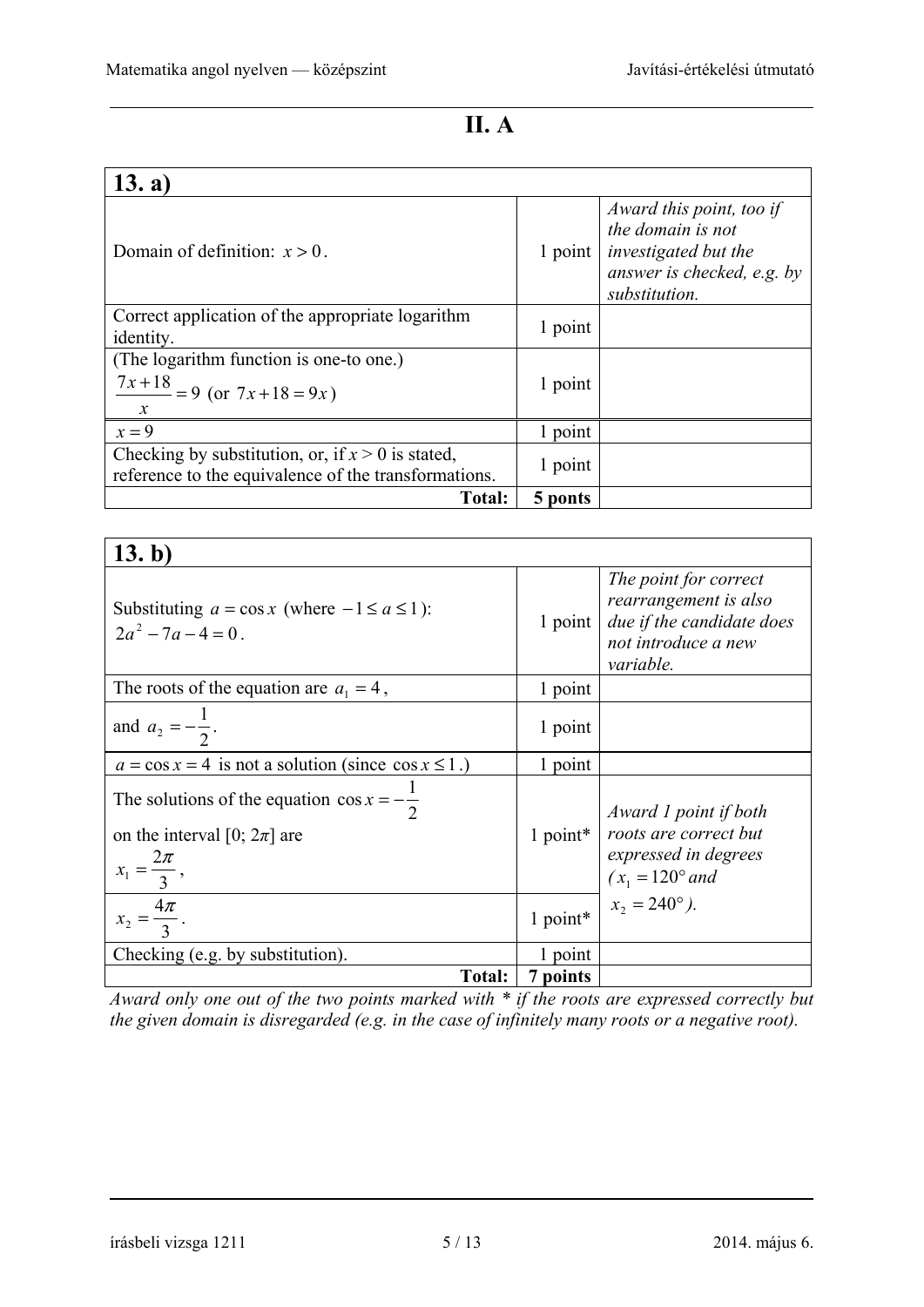| 14. a)                                                                                                                                       |             |                                                                                     |
|----------------------------------------------------------------------------------------------------------------------------------------------|-------------|-------------------------------------------------------------------------------------|
| The mean of the data:<br>$83 \cdot 2 + 76 \cdot 4 + 69 \cdot 2 +  + 58 \cdot 4 + 56 \cdot 4 + 55$                                            |             | This point is also due if                                                           |
| 28                                                                                                                                           | $1$ point   | the correct reasoning is<br>reflected by the solution.                              |
| $=\frac{1816}{28} \approx 64.86$ .                                                                                                           | 1 point     |                                                                                     |
| Since the number of data is even, the median is the<br>arithmetic mean of the two data items in the middle<br>of a descending order of data: | 1 point $ $ | This point is also due if<br>the correct reasoning is<br>reflected by the solution. |
| $\frac{61+65}{2} = 63$ .                                                                                                                     | 1 point     |                                                                                     |
| The answer is yes, the mean and the median differ<br>by at least 1 point.                                                                    | 1 point     |                                                                                     |
| <b>Total:</b>                                                                                                                                | 5 points    |                                                                                     |

| 14. b)                                                                                     |               |          |                                                                                                                                                                                                                                                                                          |
|--------------------------------------------------------------------------------------------|---------------|----------|------------------------------------------------------------------------------------------------------------------------------------------------------------------------------------------------------------------------------------------------------------------------------------------|
| 6 classes are rated "excellent",<br>13 are rated "very good",<br>9 are rated "good".       |               | 2 points | <i>l</i> point for two correctly<br>calculated answers,<br>$\theta$ points for less than that.                                                                                                                                                                                           |
| The bar chart:                                                                             |               |          |                                                                                                                                                                                                                                                                                          |
| 14<br>13<br>12<br>11<br>10<br>9<br>8<br>6<br>5<br>3<br>0<br>Excellent<br>Very good<br>Good |               | 2 points | <i>Accept any principally</i><br>correct representation<br>(e.g. axes interchanged,<br>touching bars).<br>The 2 points are due if<br>$(1)$ the scale on the<br>vertical axis is correct;<br>$(2)$ the individual bars<br>are clearly identified;<br>$(3)$ the correct data are<br>shown. |
|                                                                                            | <b>Total:</b> | 4 points |                                                                                                                                                                                                                                                                                          |

| 14. c) Solution 1                                          |          |                                                                                                                      |
|------------------------------------------------------------|----------|----------------------------------------------------------------------------------------------------------------------|
| The number of favourable cases: $2 \cdot 4 (= 8)$ .        | 1 point  |                                                                                                                      |
| The number of all cases: $6 \cdot 5 (= 30)$ .              | l point  |                                                                                                                      |
| The probability in question: $P = \frac{8}{30} (= 0.26)$ . |          | 1 point <i>Accept the answer given</i><br>1 point <i>as a percentage or in any</i><br><i>correctly rounded form.</i> |
| <b>Total:</b>                                              | 3 points |                                                                                                                      |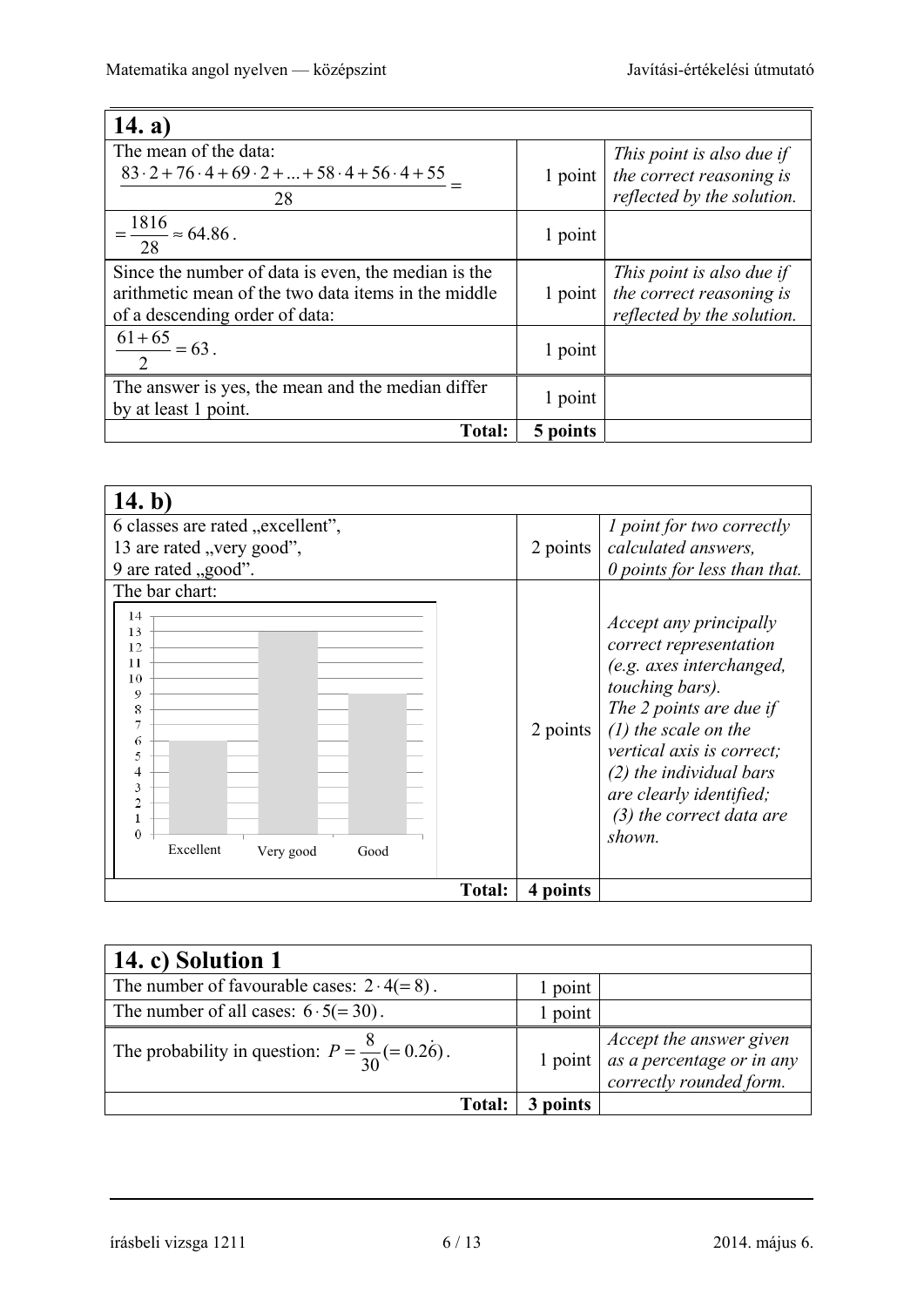| 14. c) Solution 2                                                                                         |          |                                                                                    |
|-----------------------------------------------------------------------------------------------------------|----------|------------------------------------------------------------------------------------|
| The probability of an 83-point paper lying on top: $\frac{2}{6}$ .                                        | 1 point  |                                                                                    |
| The probability of a 67-point paper lying directly<br>below: $\frac{1}{x}$ .                              | 1 point  |                                                                                    |
| The probability in question:<br>$P = \left(\frac{2}{6} \cdot \frac{4}{5} = \right) \frac{8}{30} = 0.26$ . | 1 point  | Accept the answer given<br>as a percentage or in<br>any correctly rounded<br>form. |
| <b>Total:</b>                                                                                             | 3 points |                                                                                    |

| 15. a)                                                              |          |                                                                                                                  |
|---------------------------------------------------------------------|----------|------------------------------------------------------------------------------------------------------------------|
| The distance in question:<br>$d_{AB} = \sqrt{(8-12)^2 + (9-1)^2} =$ |          | $\begin{array}{c} \text{1 point} \\ \text{1 point} \end{array}$ No point is due for the<br>substitution). Do not |
| $=\sqrt{80}$ ( $\approx$ 8.944) (units).                            |          | award the second point if<br>1 point $\int$ the exact value is not<br>stated and the rounding<br>is wrong.       |
| Total:                                                              | 2 points |                                                                                                                  |

| 15. b)                                                                |          |  |
|-----------------------------------------------------------------------|----------|--|
| Vector $\mathbf{n}_{e}(4,3)$ is a normal vector of the line.          | 1 point  |  |
| Thus the equation of the line is<br>$4x+3y = 4 \cdot 4 + 3 \cdot 3$ , | 1 point  |  |
| that is $4x + 3y = 25$ .                                              | 1 point  |  |
| <b>Total:</b>                                                         | 3 points |  |

| 15. c)                                                                                                                                          |          |                                                                                                                                        |
|-------------------------------------------------------------------------------------------------------------------------------------------------|----------|----------------------------------------------------------------------------------------------------------------------------------------|
| Vector $AB(4,-8)$ is a direction vector of line f.                                                                                              | 1 point  |                                                                                                                                        |
| Thus the equation of the line is<br>$-8x-4y=(-8)\cdot 8-4\cdot 9$ .                                                                             | 1 point  |                                                                                                                                        |
| The equation of line $f: 2x + y = 25$ .                                                                                                         | 1 point  |                                                                                                                                        |
| (The coordinates of the intersection are obtained as<br>the solution of the following simultaneous<br>equations:)<br>$4x+3y = 25$ $2x + y = 25$ | 1 point  | Award 1 point if the<br>coordinates of the<br>intersection are correctly<br>read from a correct<br>graph. Award all<br>4 points if the |
| The solution of the equations: $x = 25$ and $y = -25$ .                                                                                         | 2 points | intersection is also                                                                                                                   |
| The intersection: $M(25, -25)$ .                                                                                                                | 1 point  | checked by substitution<br>into the equations of<br>both lines.                                                                        |
| <b>Total:</b>                                                                                                                                   | 7 points |                                                                                                                                        |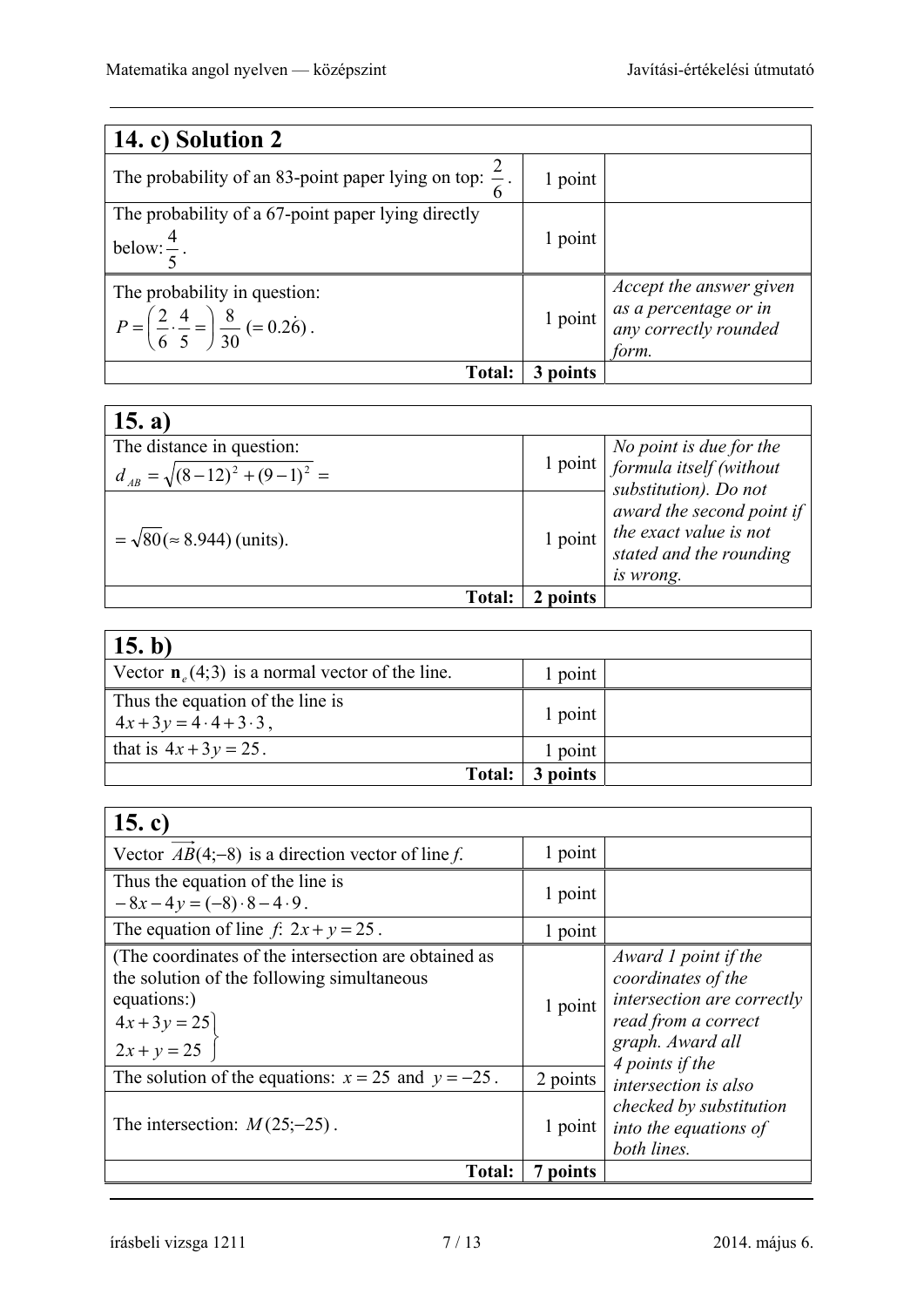### **II. B**

| 16. a)                                                                                |          |                                                                                                |
|---------------------------------------------------------------------------------------|----------|------------------------------------------------------------------------------------------------|
| Diagram reflecting a correct understanding of the                                     |          |                                                                                                |
| problem (the height of the cone is 6 metres):                                         |          |                                                                                                |
| $h_{cone}$ = 6 m<br>$h_{cylinder} = 4 m$<br>$\cdots$ $r = -18$ m                      | 1 point  | This point is also due if<br>there is no diagram but<br>the candidate uses the<br>correct data |
| The volume of the cylinder: $V_{cvl} = 18^2 \cdot 4 \cdot \pi \approx$                | 1 point  | No point is due for the                                                                        |
| $\approx 4071.5$ (m <sup>3</sup> ).                                                   | 1 point  | formulae (without<br>substitution). Award the                                                  |
| The volume of the cone: $V_{cone} = \frac{1}{3} \cdot 18^2 \cdot 6 \cdot \pi \approx$ | 1 point  | appropriate points for<br>correct calculation with                                             |
| $\approx$ 2035.8 (m <sup>3</sup> ).                                                   | 1 point  | 3.14.                                                                                          |
| $\frac{V_{cyl} + V_{cone}}{6} = \frac{4071.5 + 2035.8}{6} \approx 1017.9$             | 1 point* |                                                                                                |
| The maximum number of spectators allowed in this<br>tent is $1017$ .                  | 1 point* | This point is not due for a<br>value rounded upwards.                                          |
| <b>Total:</b>                                                                         | 7 points |                                                                                                |

*Award the two points marked with \* if the volume of the cylinder is rounded to 4072 m<sup>3</sup>, the* volume of the cone is rounded to 2036 m<sup>3</sup>, and the maximum number of spectators stated is *1018.* 

| 16. b) Solution 1                                                                                       |                 |                                                                             |  |
|---------------------------------------------------------------------------------------------------------|-----------------|-----------------------------------------------------------------------------|--|
| Let x denote the number of children's tickets sold.<br>Then the number of adult tickets is $1000 - x$ . | $1$ point $ $   | This point is also due if<br>the idea is only reflected<br>by the solution. |  |
| A children's ticket costs $800 \cdot 0.75 = 600$ forints.                                               | 1 point         |                                                                             |  |
| $600x + 800 \cdot (1000 - x) = 665800$                                                                  | 1 point         |                                                                             |  |
| The solution of the equation: $x = 671$ .                                                               | 1 point         |                                                                             |  |
| 671 children's tickets and 329 adult tickets were<br>sold.                                              | 1 point         |                                                                             |  |
| Checking against the wording of the problem.                                                            | 1 point         |                                                                             |  |
| Total:                                                                                                  | <b>6</b> points |                                                                             |  |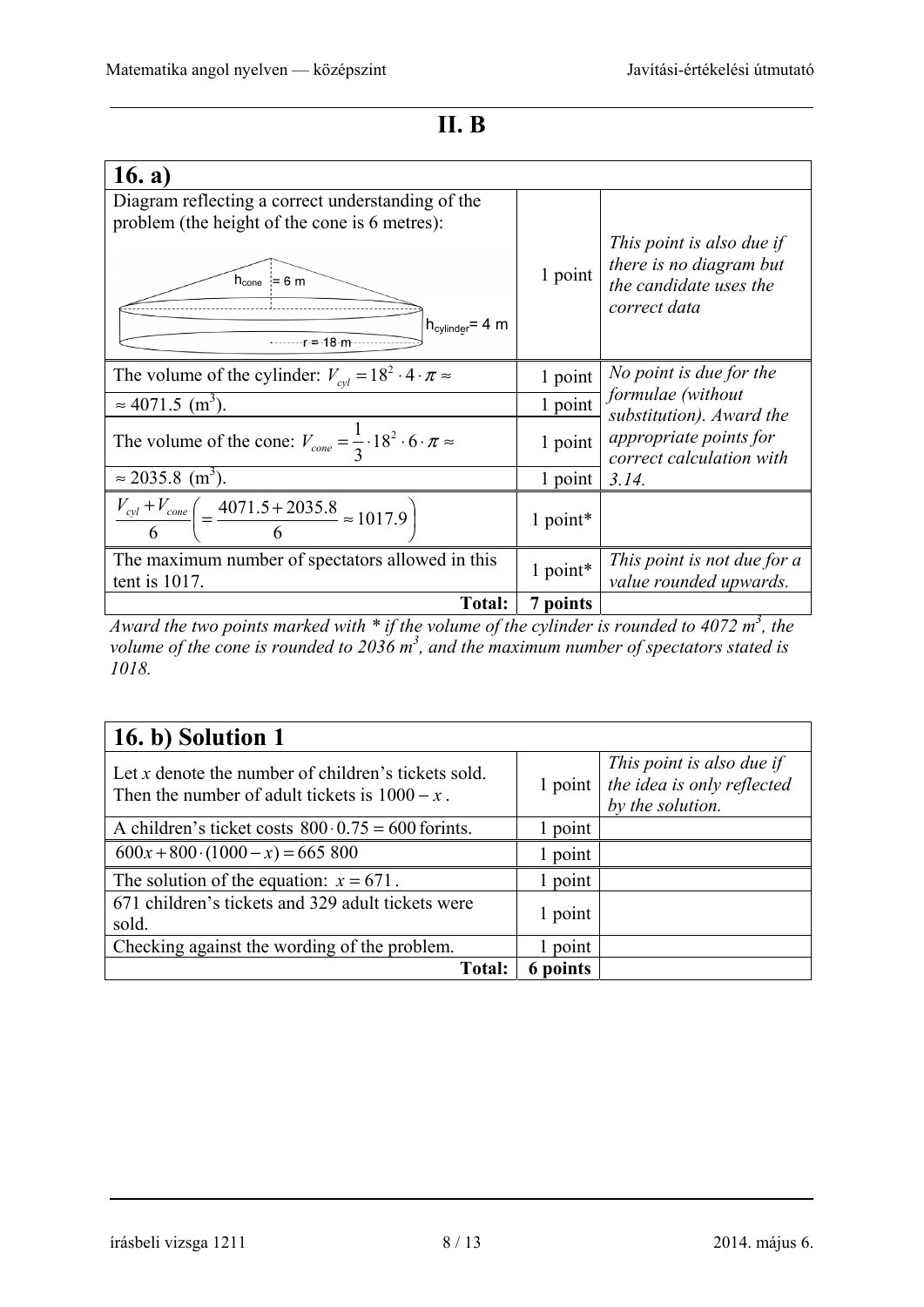| 16. b) Solution 2                                                                                                                                                                                                      |                    |                                                                                  |
|------------------------------------------------------------------------------------------------------------------------------------------------------------------------------------------------------------------------|--------------------|----------------------------------------------------------------------------------|
| The number of children's tickets sold is obtained by<br>subtracting the actual income from the income that<br>could be achieved by selling 1000 adult tickets, and<br>dividing by the reduction per children's ticket. | $2$ points $\vert$ | These 2 points are also<br>due if the idea is only<br>reflected by the solution. |
| There is a reduction of $800 \cdot 0.25 = 200$ forints on a<br>children's ticket.                                                                                                                                      | 1 point            |                                                                                  |
| $\frac{800000 - 665800}{0} = 671$<br>200                                                                                                                                                                               | 2 points           |                                                                                  |
| 671 children's tickets and 329 adult tickets were sold.                                                                                                                                                                | 1 point            |                                                                                  |
| <b>Total:</b>                                                                                                                                                                                                          | 6 points           |                                                                                  |

| 16. c)                                                                                         |         |  |
|------------------------------------------------------------------------------------------------|---------|--|
| The 4 acrobats on the lowermost level can stand up<br>in $4! (= 24)$ different ways in a line. | 1 point |  |
| The 3 acrobats standing on their shoulders can be<br>ordered in $3! (= 6)$ ways,               | 1 point |  |
| the 2 standing on the shoulders of these in 2 ways.                                            | 1 point |  |
| The number of all cases is (the product of these<br>results): $4! \cdot 3! \cdot 2! (= 288)$ . | 1 point |  |
| Total:                                                                                         | points  |  |

### írásbeli vizsga 1211 9 / 13 2014. május 6.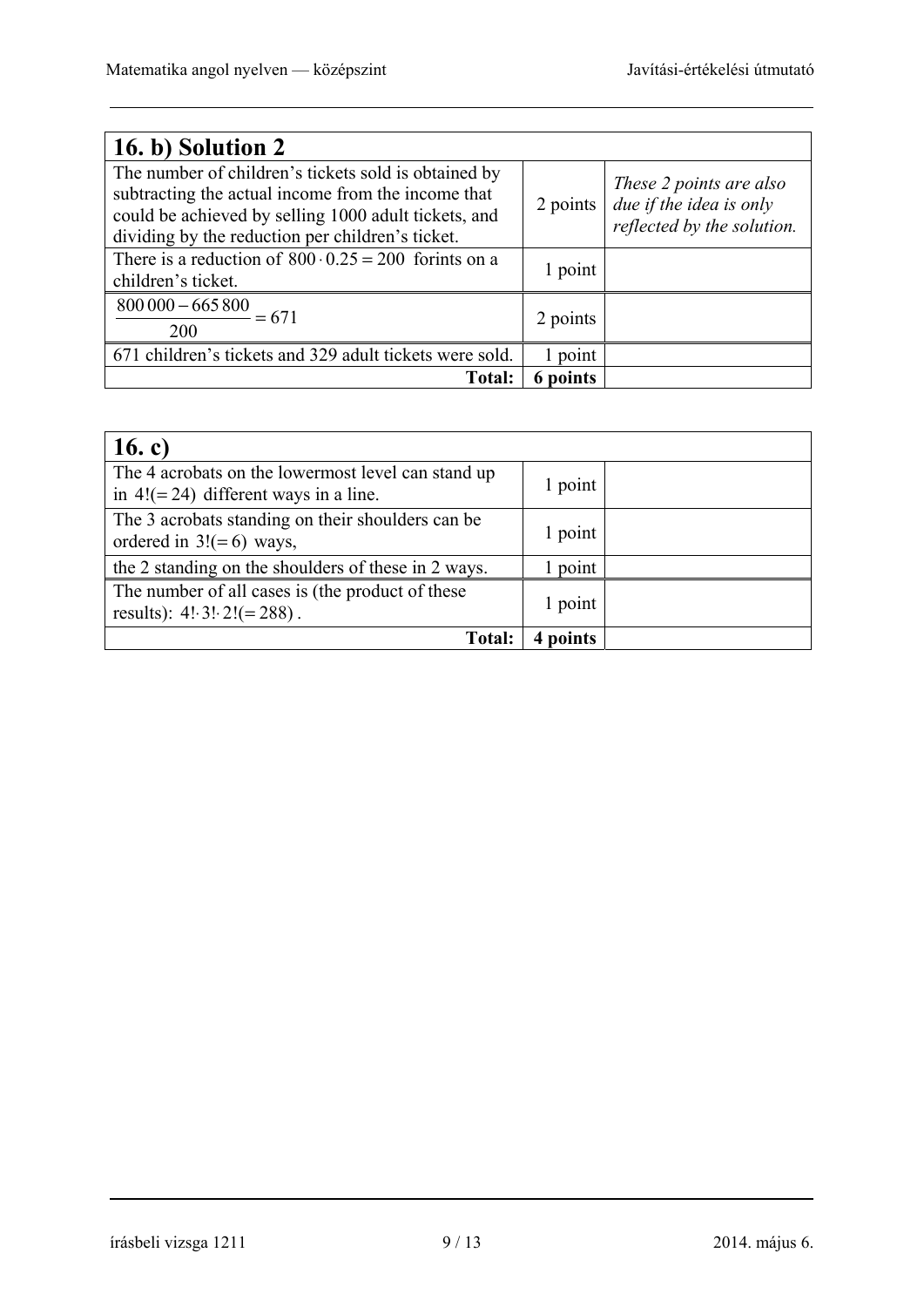| 17. a)                                                                                          |          |                                                  |
|-------------------------------------------------------------------------------------------------|----------|--------------------------------------------------|
| The numbers in question are terms of an arithmetic<br>progression in which the first term is 2, | 1 point  | These points are also due<br>if the idea is only |
| and the common difference is 3.                                                                 | point    | reflected by the solution.                       |
| The 25th term of the sequence: $a_{25} = 2 + 24 \cdot 3 = 74$ .                                 | 1 point  |                                                  |
| Total:                                                                                          | 3 points |                                                  |

*The 3 points are also due if the correct answer is obtained by listing the terms of the sequence.* 

| 17. b)                                                          |          |                                                                                         |
|-----------------------------------------------------------------|----------|-----------------------------------------------------------------------------------------|
| $S_n = \frac{2a_1 + (n-1)d}{2} \cdot n$                         |          | This point is also due if<br>1 point $ $ the idea is only reflected<br>by the solution. |
| The task is to solve the equation                               |          |                                                                                         |
| $8475 = \frac{2 \cdot 2 + (n-1) \cdot 3}{2} \cdot n$            | 1 point  |                                                                                         |
| (on the set of positive integers).                              |          |                                                                                         |
| Rearranged: $3n^2 + n - 16950 = 0$ .                            | 2 points |                                                                                         |
| The roots of this equation are                                  |          |                                                                                         |
| $n_1 = 75$ and $n_2 = -75.3$ .                                  | 1 point  |                                                                                         |
| The (positive integer) solution of the problem is<br>$n = 75$ . | 1 point  |                                                                                         |
| <b>Total:</b>                                                   | 6 points |                                                                                         |

*The 6 points are also due if the correct answer is obtained by listing the terms of the sequence.* 

| 17. c)                                                                                                   |          |                                                             |
|----------------------------------------------------------------------------------------------------------|----------|-------------------------------------------------------------|
| The positive integers divisible by 5 and leaving a<br>remainder of 2 on division by 3 form an arithmetic | 1 point  | These points are also due                                   |
| progression                                                                                              |          | if the idea is only                                         |
| with a common difference of 15.                                                                          | 1 point  | reflected by the solution.                                  |
| The smallest such three-digit number is 110,                                                             | 2 points | Do not divide.                                              |
| and the largest such three-digit number is 995.                                                          | 2 points | Do not divide.                                              |
| $995 = 110 + (n-1) \cdot 15$                                                                             | 1 point  | Do not award these 2                                        |
| $n = 60$ , the sequence has 60 terms that are three-<br>digit numbers divisible by 5.                    | 1 point  | points if $\frac{995-110}{15} = 59$<br>is stated as answer. |
| <b>Total:</b>                                                                                            | 8 points |                                                             |

*The 8 points are also due if the correct answer is obtained by listing the terms of the sequence.*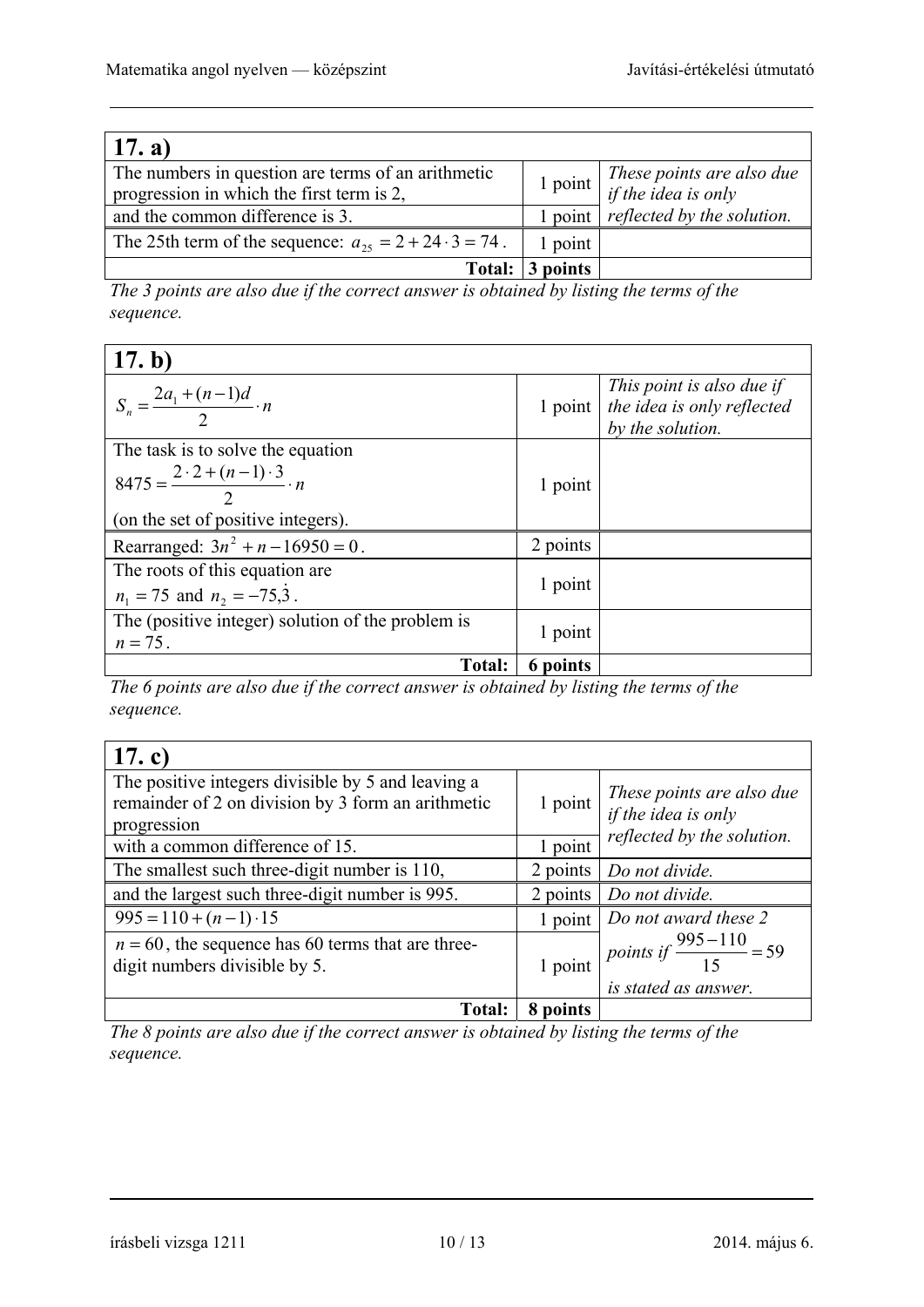| 18. a)                                                                                                |         |                                                                                                                     |
|-------------------------------------------------------------------------------------------------------|---------|---------------------------------------------------------------------------------------------------------------------|
| 7 of the 32 students chose two colours, thus the<br>number of those voting for a single colour is 25. | 1 point |                                                                                                                     |
| number of favourable cases<br>number of all cases                                                     | 1 point | This point is also due if<br>the idea is only reflected<br>by the solution.                                         |
| The probability in question: $P = \frac{25}{32} (= 0.78125)$ .                                        | 1 point | This 1 point is also due<br>for a correct answer<br>expressed as a<br>percentage or a correctly<br>rounded decimal. |
| <b>Total:</b>                                                                                         | points  |                                                                                                                     |

| 18. b) Solution 1                                                                                                                                              |          |  |
|----------------------------------------------------------------------------------------------------------------------------------------------------------------|----------|--|
| A Venn diagram correctly representing the number<br>of elements in the appropriate intersections.<br>S<br>F<br>4<br>0<br>3<br>0<br>B                           | 2 points |  |
| (Let $x$ denote the number of students selecting a<br>particular colour.)<br>S<br>F<br>4<br>$x - 4$<br>$x - 7$<br>0<br>$\mathsf 3$<br>0<br>$\times$ - $3$<br>B | 2 points |  |
| $3x - 7 = 32$                                                                                                                                                  | 2 points |  |
| $x=13$                                                                                                                                                         | 1 point  |  |
| (White was chosen by 13 students altogether. Out of<br>these, $13-7=$ ) 6 students chose white only.                                                           | 1 point  |  |
| <b>Total:</b>                                                                                                                                                  | 8 points |  |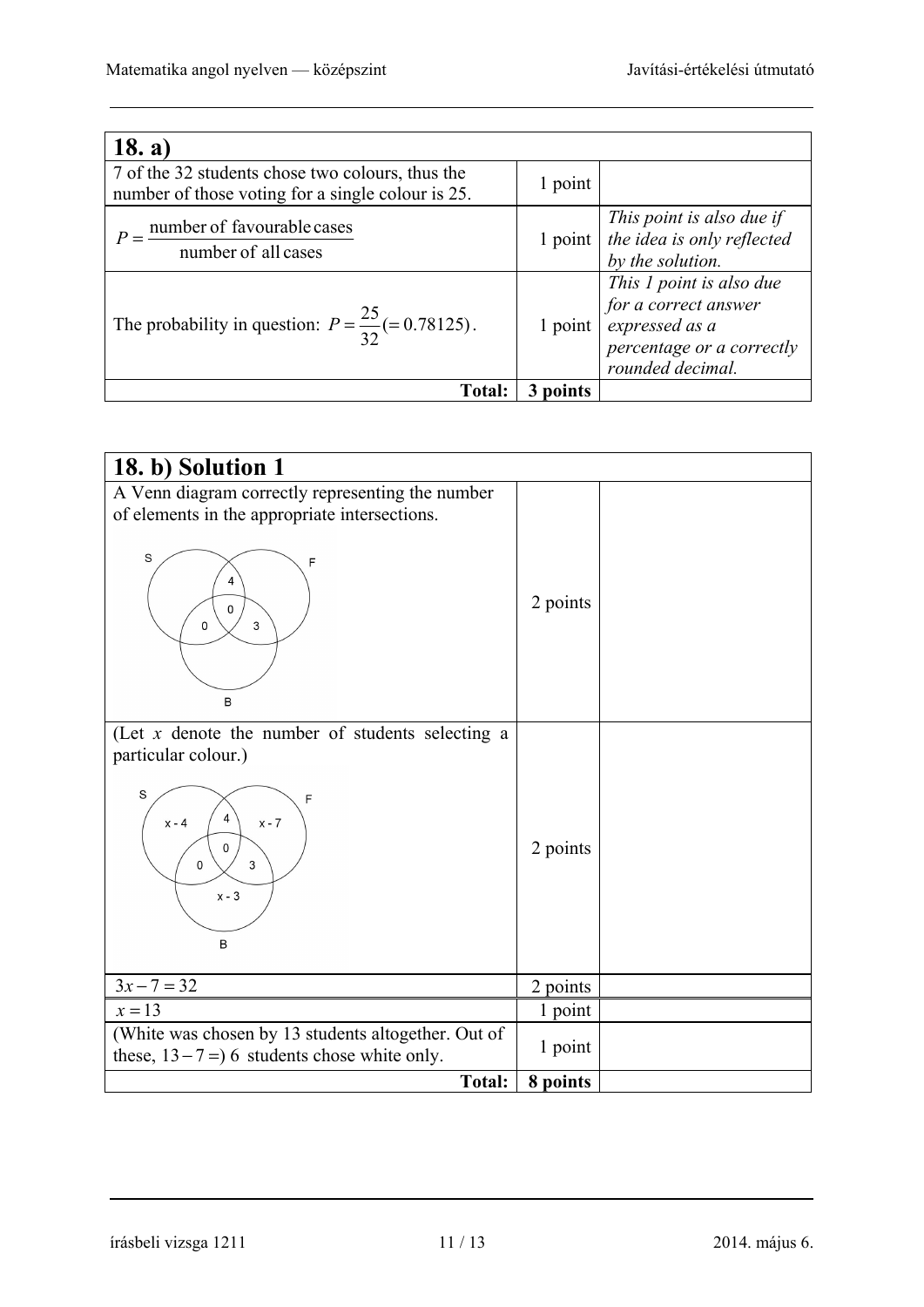| 18. b) Solution 2                                                                                                         |          |  |
|---------------------------------------------------------------------------------------------------------------------------|----------|--|
| Venn-diagram, as with Solution 1.                                                                                         | 2 points |  |
| (Let $y$ denote the number of those marking white<br>only.)<br>S<br>F<br>4<br>$y + 3$<br>y<br>0<br>3<br>0<br>$y + 4$<br>В | 2 points |  |
| $3y+14=32$                                                                                                                | 2 points |  |
| $y=6$                                                                                                                     | 1 point  |  |
| 6 students marked white only.                                                                                             | 1 point  |  |
| Total:                                                                                                                    | 8 points |  |

| 18. b) Solution 3                                                                                                                                                                                                                                                 |          |  |
|-------------------------------------------------------------------------------------------------------------------------------------------------------------------------------------------------------------------------------------------------------------------|----------|--|
| Let Y denote the set of those selecting yellow, let $W$<br>be the set of those selecting white, and let $R$ be the<br>set of those selecting wine red:<br>$ Y \cap W  = 4$ and $ R \cap W  = 3$ , furthermore<br>$ Y \cap R  = 0$ (and $ Y \cap R \cap W  = 0$ ). | 2 points |  |
| $ Y  =  W  =  R  = x$                                                                                                                                                                                                                                             | 2 points |  |
| (Applying the formula for the number of elements in<br>a union, <i>i.e.</i> a logical sieve:)<br>$32 = x + x + x - (4 + 3)$                                                                                                                                       | 2 points |  |
| $x = 13$                                                                                                                                                                                                                                                          | 1 point  |  |
| (White was chosen by 13 students altogether. Out of<br>these, $13-7=$ ) 6 students chose white only.                                                                                                                                                              | 1 point  |  |
| <b>Total:</b>                                                                                                                                                                                                                                                     | 8 points |  |